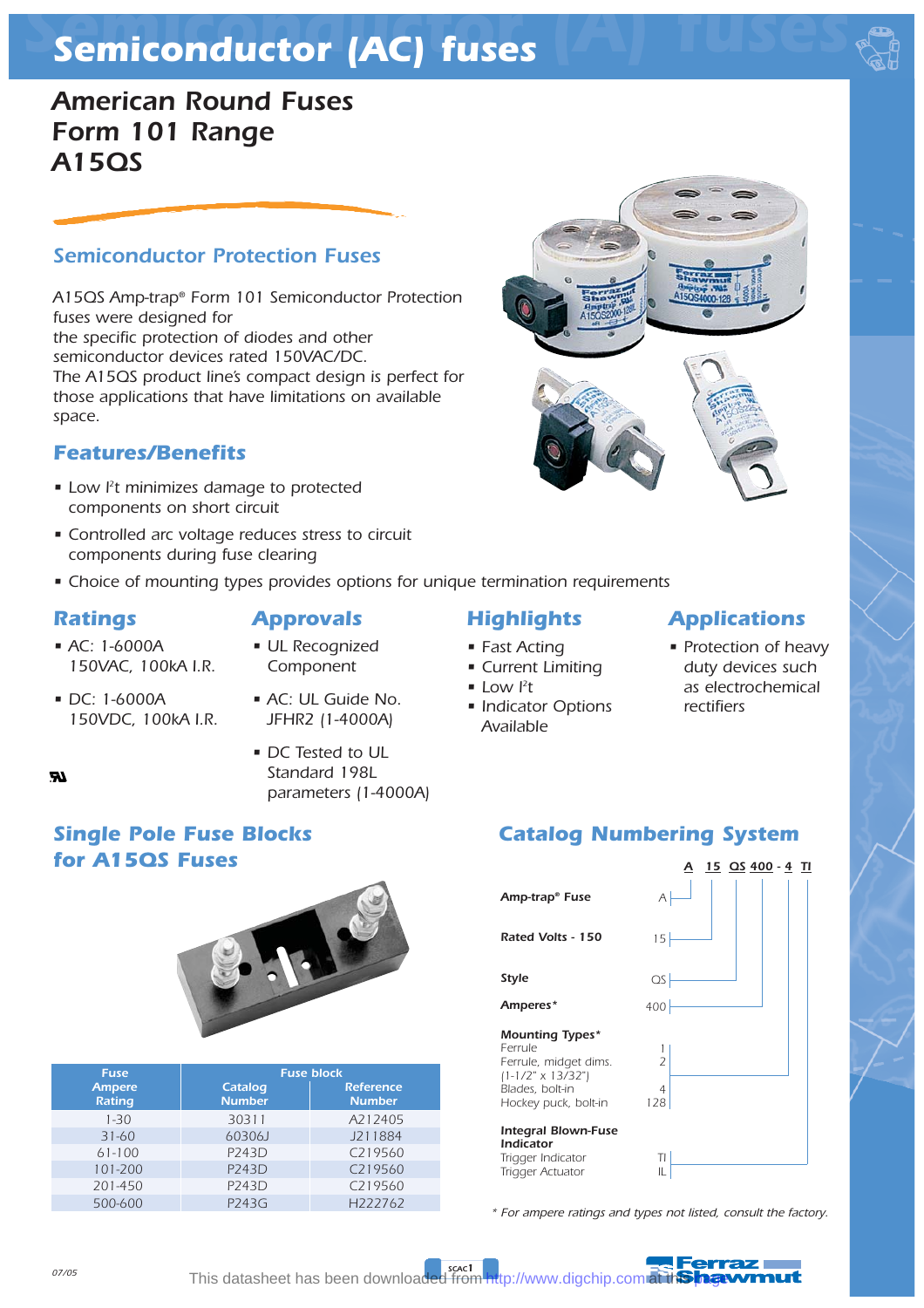

## *American Round Fuses Form 101 Range A15QS*

## *Semiconductor Protection Fuses I2Data-150VDC ; L/R=10ms*

### *1 2 3 4 5 6 7 8 10 12 15 20 25 30 35 40 45 50 60 20 25 30 35 40 45 50 60 70 80 90 100 Ampere Rating Melting (A2 s X 103 ) 0.045 0.060 0.074 0.10 0.18 Max Clearing I2 t @ 150VAC (A2 s X 103 ) 0.0001 0.0007 0.002 0.005 0.008 0.015 0.001 0.001 0.002 0.003 0.005 0.009 0.017 0.032 0.01 0.02 0.03 0.04 0.05 0.06 0.08 0.12 0.16 0.21 0.27 0.33 Body Style Type 2 Type 1 Type 4 0.0002 0.001 0.003 0.007 0.012 0.022 0.011 0.015 0.019 0.030 0.042 0.072 0.14 0.25 0.21 0.28 0.34 0.47 0.80 0.10 0.16 0.21 0.29 0.39 0.47 0.64 0.94 2.0 2.5 3.1 3.6 125 130 150 175 200 225 250 275 300 350 400 450 500 550 600 700 800 900 1000 750 800 1000 1200 1500 1600 1800 2000 2500 3000 3500 4000 Ampere Rating Melting (A2 s X 103 ) Max Clearing I2 t @ 150VAC (A2 s X 103 ) 0.49 0.53 0.72 1.0 1.3 1.7 1.9 2.4 2.9 4.1 5.1 6.4 15 18 20 25 34 46 58 40 46 72 90 160 160 202 250 422 640 1200 1400 Body Style Type 4 Type 128 5.0 5.3 6.8 9.0 11 14 15 19 22 32 40 50 90 108 130 220 290 400 520 300 340 540 680 1200 1200 1500 1900 3200 4800 6500 8500*

| <b>Ampere</b> | Clearing Pt @ 150 VDC<br>$L/R = 10ms (A2s X 103)$ |                 |  |  |  |  |  |  |
|---------------|---------------------------------------------------|-----------------|--|--|--|--|--|--|
| <b>Rating</b> | Type <sub>4</sub>                                 | <b>Type 128</b> |  |  |  |  |  |  |
| 20            | 0.07                                              |                 |  |  |  |  |  |  |
| 25            | 0.11                                              |                 |  |  |  |  |  |  |
| 30            | 0.15                                              |                 |  |  |  |  |  |  |
| 35            | 0.20                                              |                 |  |  |  |  |  |  |
| 40            | 0.27                                              |                 |  |  |  |  |  |  |
| 45            | 0.33                                              |                 |  |  |  |  |  |  |
| 50            | 0.45                                              |                 |  |  |  |  |  |  |
| 60            | 0.66                                              |                 |  |  |  |  |  |  |
| 70            | 1.4                                               |                 |  |  |  |  |  |  |
| 80            | 1.8                                               |                 |  |  |  |  |  |  |
| 90            | 2.2                                               |                 |  |  |  |  |  |  |
| 100           | 2.5                                               |                 |  |  |  |  |  |  |
| 125           | 3.5                                               |                 |  |  |  |  |  |  |
| 130           | 3.7                                               |                 |  |  |  |  |  |  |
| 150           | 4.7                                               |                 |  |  |  |  |  |  |
| 175           | 6.3                                               |                 |  |  |  |  |  |  |
| 200           | 7.7                                               |                 |  |  |  |  |  |  |
| 225           | 9.8                                               |                 |  |  |  |  |  |  |
| 250           | 11                                                |                 |  |  |  |  |  |  |
| 275           | 13                                                |                 |  |  |  |  |  |  |
| 300           | 15                                                |                 |  |  |  |  |  |  |
| 350           | 22                                                |                 |  |  |  |  |  |  |
| 400           | 28                                                |                 |  |  |  |  |  |  |
| 450           | 35                                                |                 |  |  |  |  |  |  |
| 500           | 63                                                |                 |  |  |  |  |  |  |
| 550           | 76                                                |                 |  |  |  |  |  |  |
| 600           | 91                                                |                 |  |  |  |  |  |  |
| 700           | 150                                               |                 |  |  |  |  |  |  |
| 750           |                                                   | 210             |  |  |  |  |  |  |
| 800           | 200                                               | 240             |  |  |  |  |  |  |
| 900           | 280                                               |                 |  |  |  |  |  |  |
| 1000          | 360                                               | 380             |  |  |  |  |  |  |
| 1200          |                                                   | 470             |  |  |  |  |  |  |
| 1500          |                                                   | 840             |  |  |  |  |  |  |
| 1600          |                                                   | 840             |  |  |  |  |  |  |
| 1800          |                                                   | 1000            |  |  |  |  |  |  |
| 2000          |                                                   | 1300            |  |  |  |  |  |  |
| 2500          |                                                   | 2200            |  |  |  |  |  |  |
| 3000          |                                                   | 3400            |  |  |  |  |  |  |
| 3500          |                                                   | 5200            |  |  |  |  |  |  |
| 4000          |                                                   | 6800            |  |  |  |  |  |  |

*Clearing I2t vs Working Voltage*



hawmut

### *DC Voltage vs Time Constant (L/R)*



# *I2t Data-150VAC*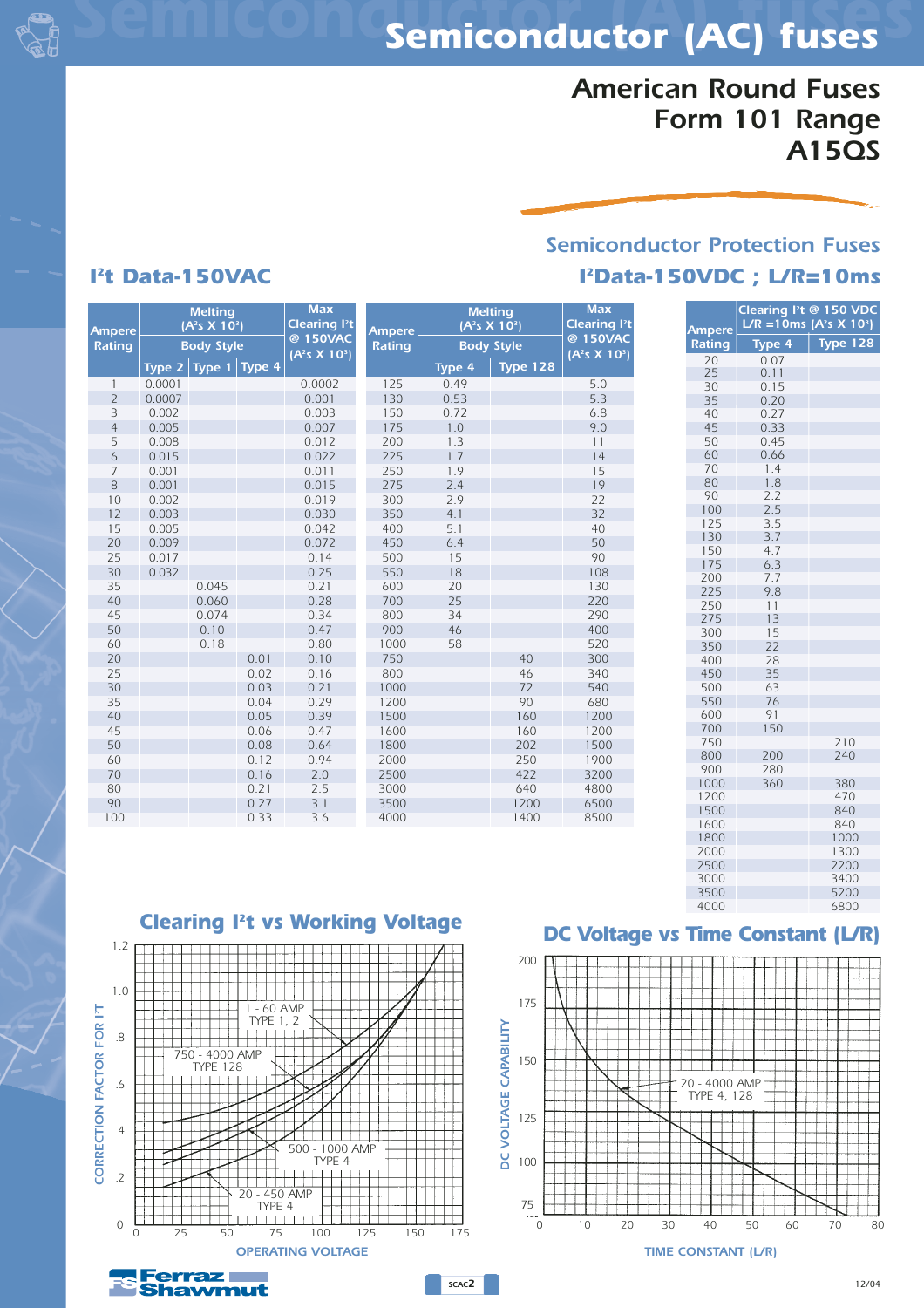# *Semiconductor (A) fuses Semiconductor (AC) fuses*

*American Round Fuses Form 101 Range A15QS*

## *Semiconductor Protection Fuses*

### *Max ARC Voltage vs System Voltage Peak Let Thru Data A15QS 1 to 4000 CORRECTION FACTOR FOR WATTS LOSS Ampere Rating Watts Loss @ Rated Current (W) 0.68 1.3 1.7 2.1 2.8 3.1 2.2 2.5 2.6 3.0 3.0 4.0 5.2 5.6 Type 2* | *1.5 2.0 2.2 2.6 3.1 3.4 4.0 4.7 5.6 8.0 9.0 Type 4 Ampere Rating Watts Loss @ Rated Current (W) Type 4 Type 128*



*SCAC3*

## *Watts Loss @ Rated Current Watts Loss vs % Rated Current*



*PERCENT RATED CURRENT*



*CIRCUIT VOLTAGE (VOLTS RMS) AVAILABLE CURRENT (RMS SYMMETRICAL)*

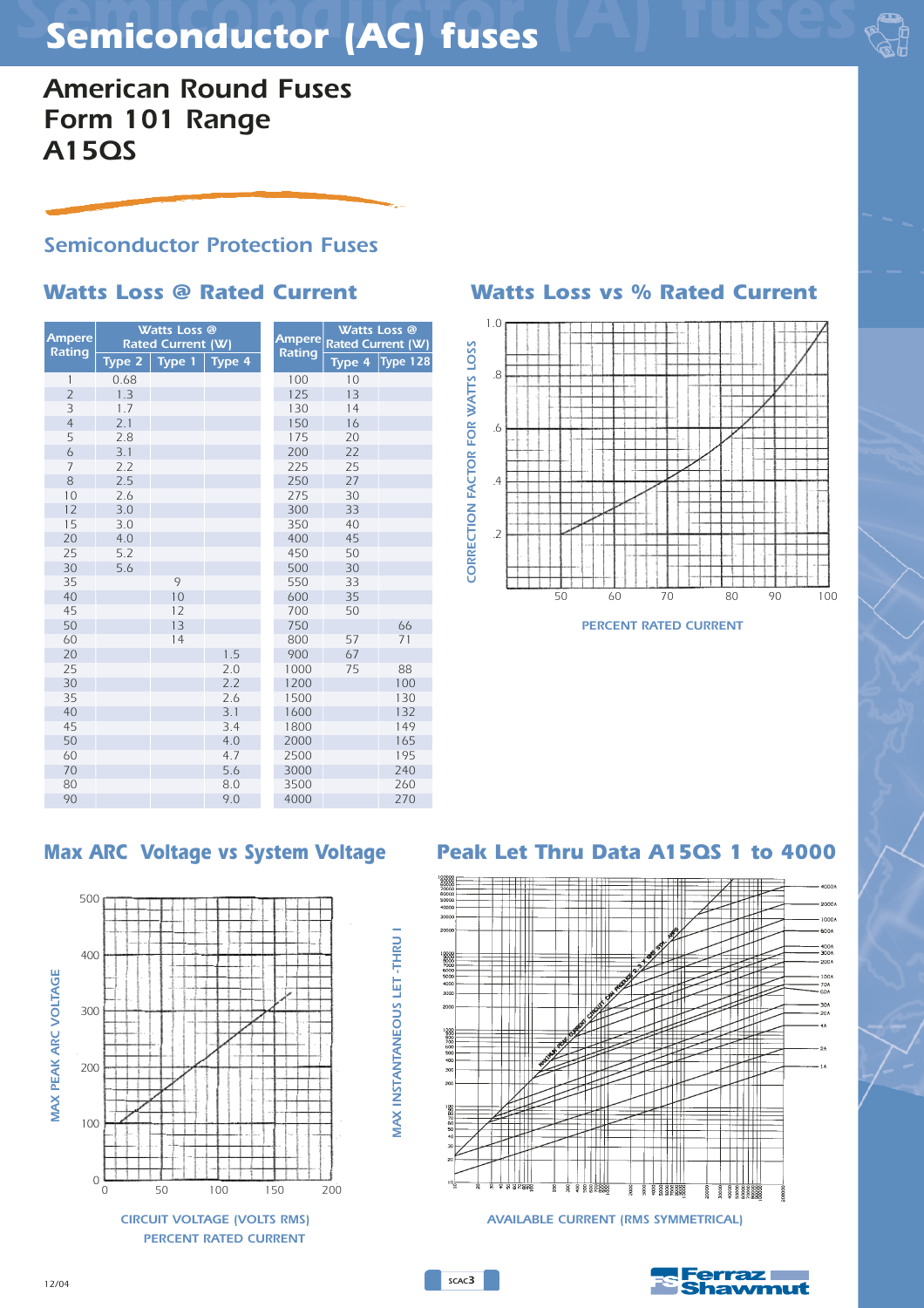

## *Semiconductor (A) fuses Semiconductor (AC) fuses*

## *American Round Fuses Form 101 Range A15QS*

## *Semiconductor Protection Fuses Melt Time - Current Data A15QS 1 to 30 Melt Time - Current Data A15QS 20 to 100*







### *Melt Time - Current Data A15QS 125 to 1000 Melt Time - Current Data A15QS 750 to 4000*



**Ferraz** hawmut